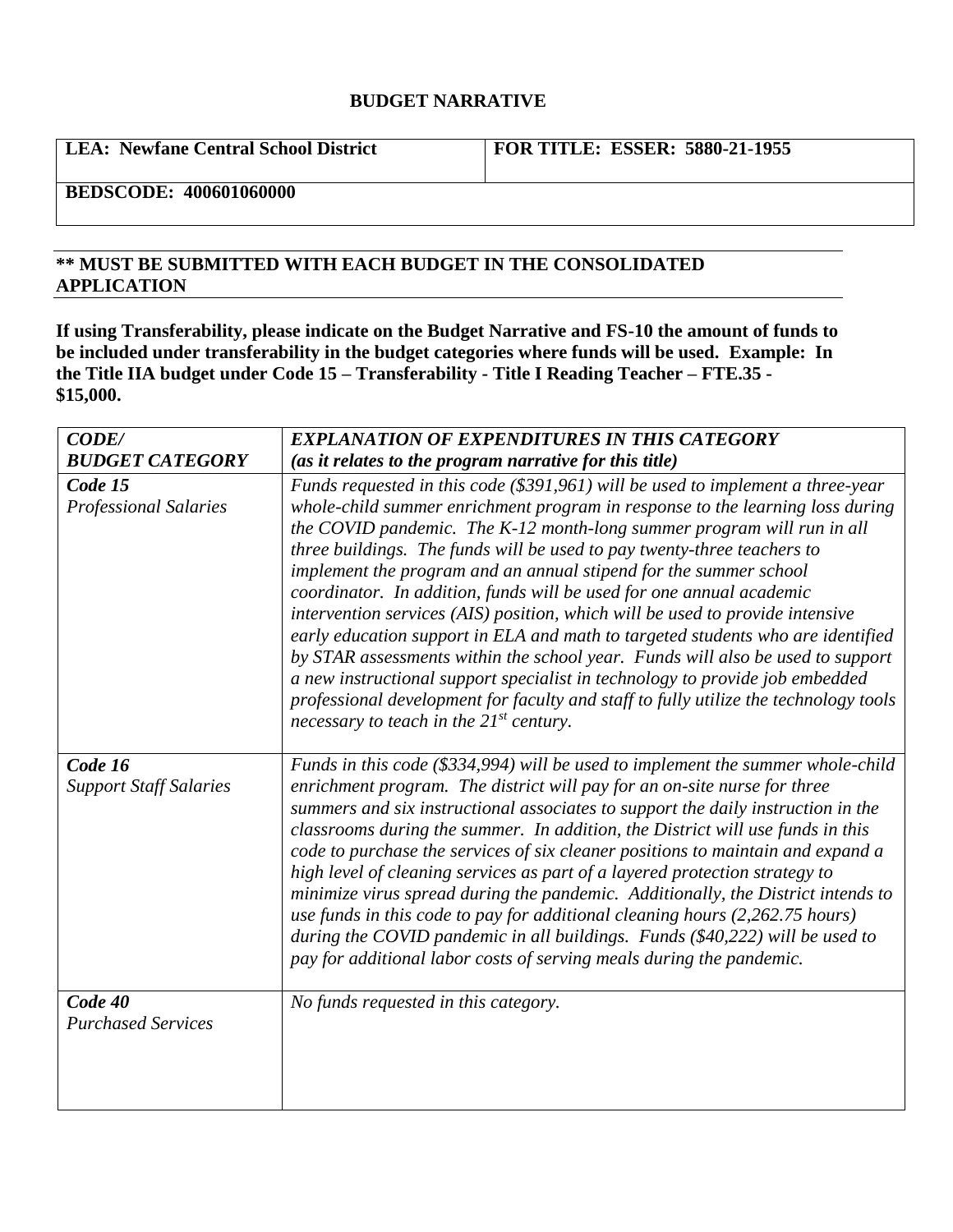| <b>CODE/</b><br><b>BUDGET CATEGORY</b>   | <b>EXPLANATION OF EXPENDITURES IN THIS CATEGORY</b><br>(as it relates to the program narrative for this title) |
|------------------------------------------|----------------------------------------------------------------------------------------------------------------|
| Code 45<br><b>Supplies and Materials</b> | No funds requested in this category.                                                                           |
| Code 46<br><b>Travel Expenses</b>        | No funds requested in this code.                                                                               |